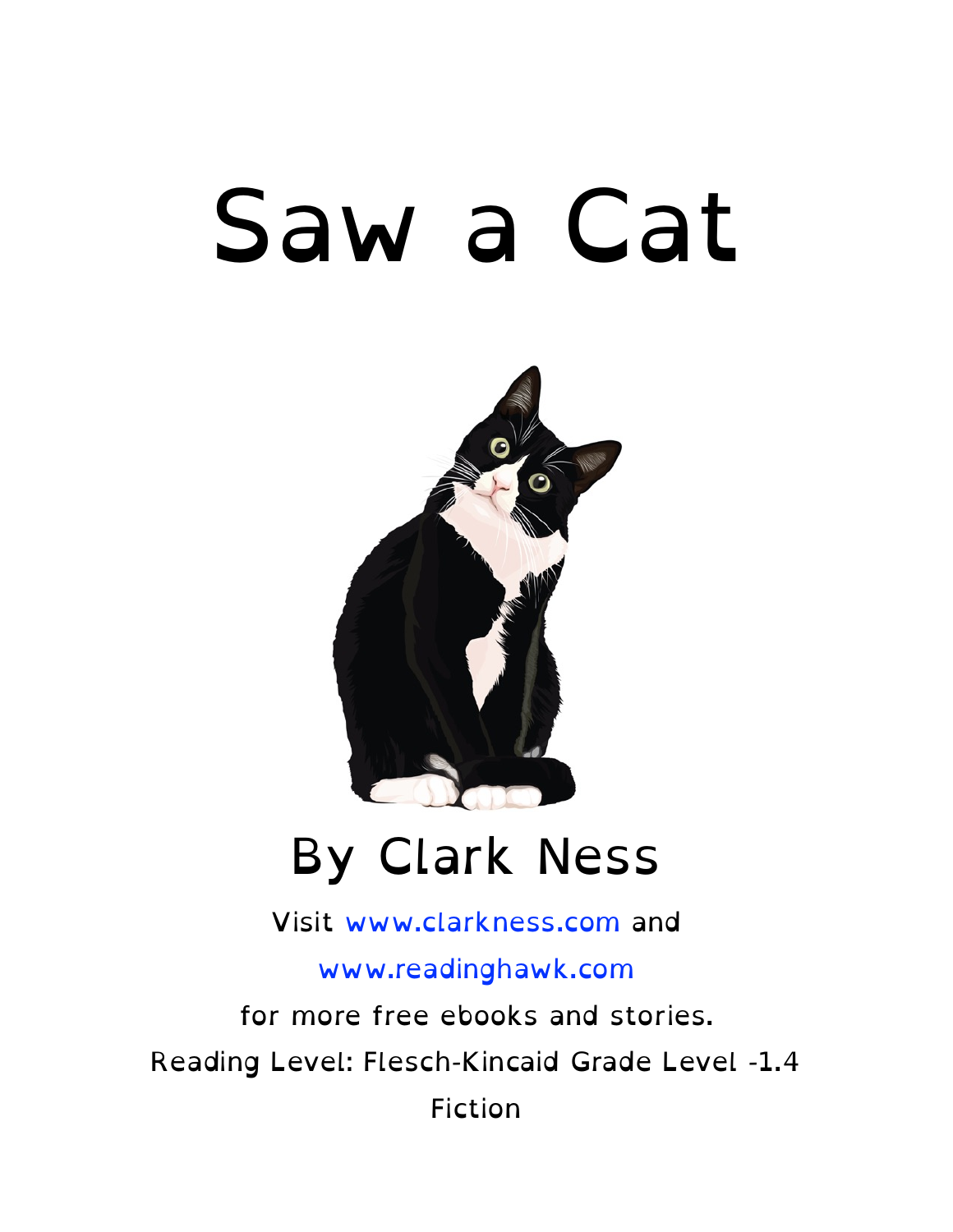

### I saw a cat. It was a big cat. "That cat is big," I said. "Yes, it is a big cat," said my friend.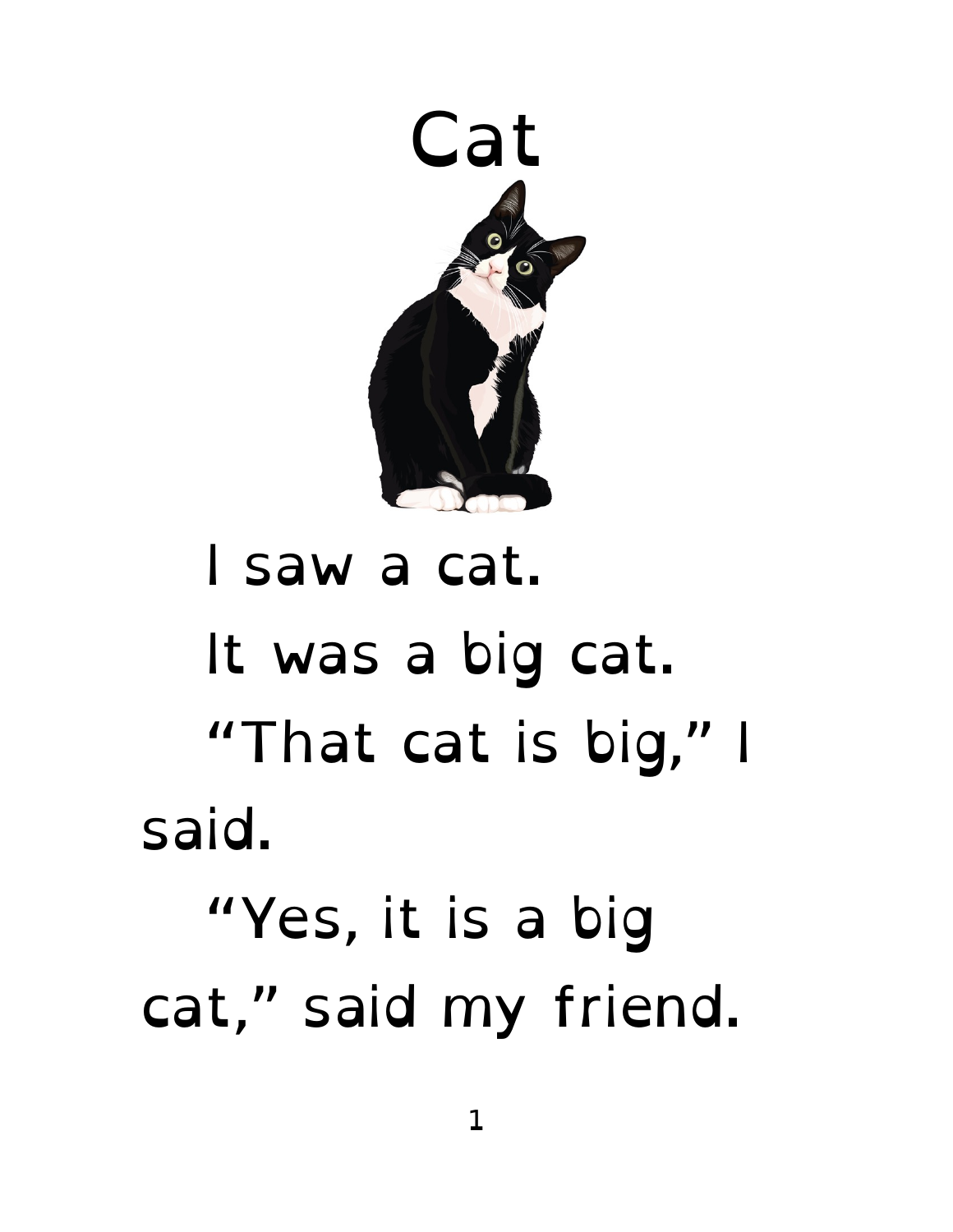

### I saw a bat. It was a big bat. "That bat is big," I said. "Yes, it is a big bat," said my friend.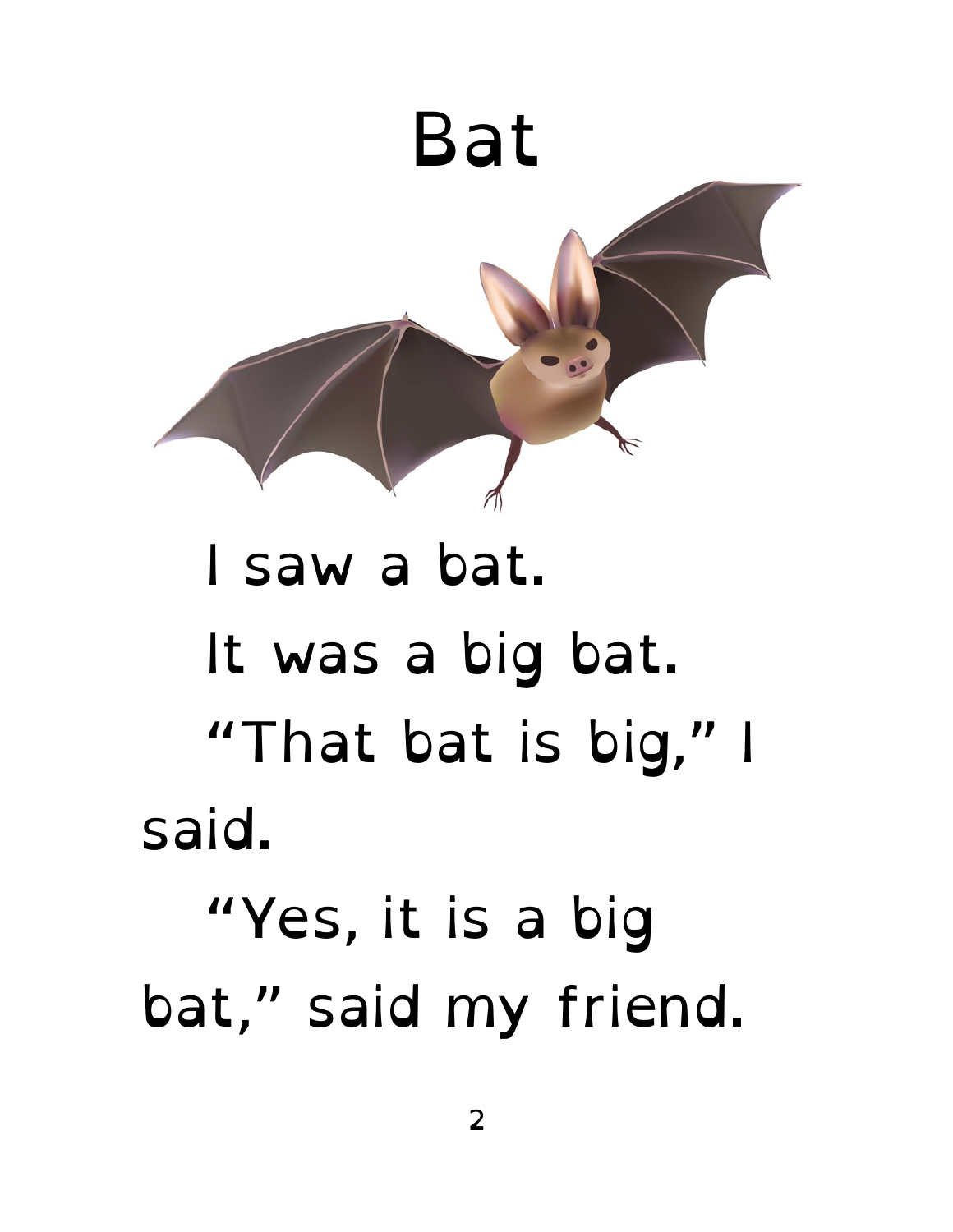

#### I saw a rat. It was a big rat. "That rat is big," I said. "Yes, it is a big rat," said my friend.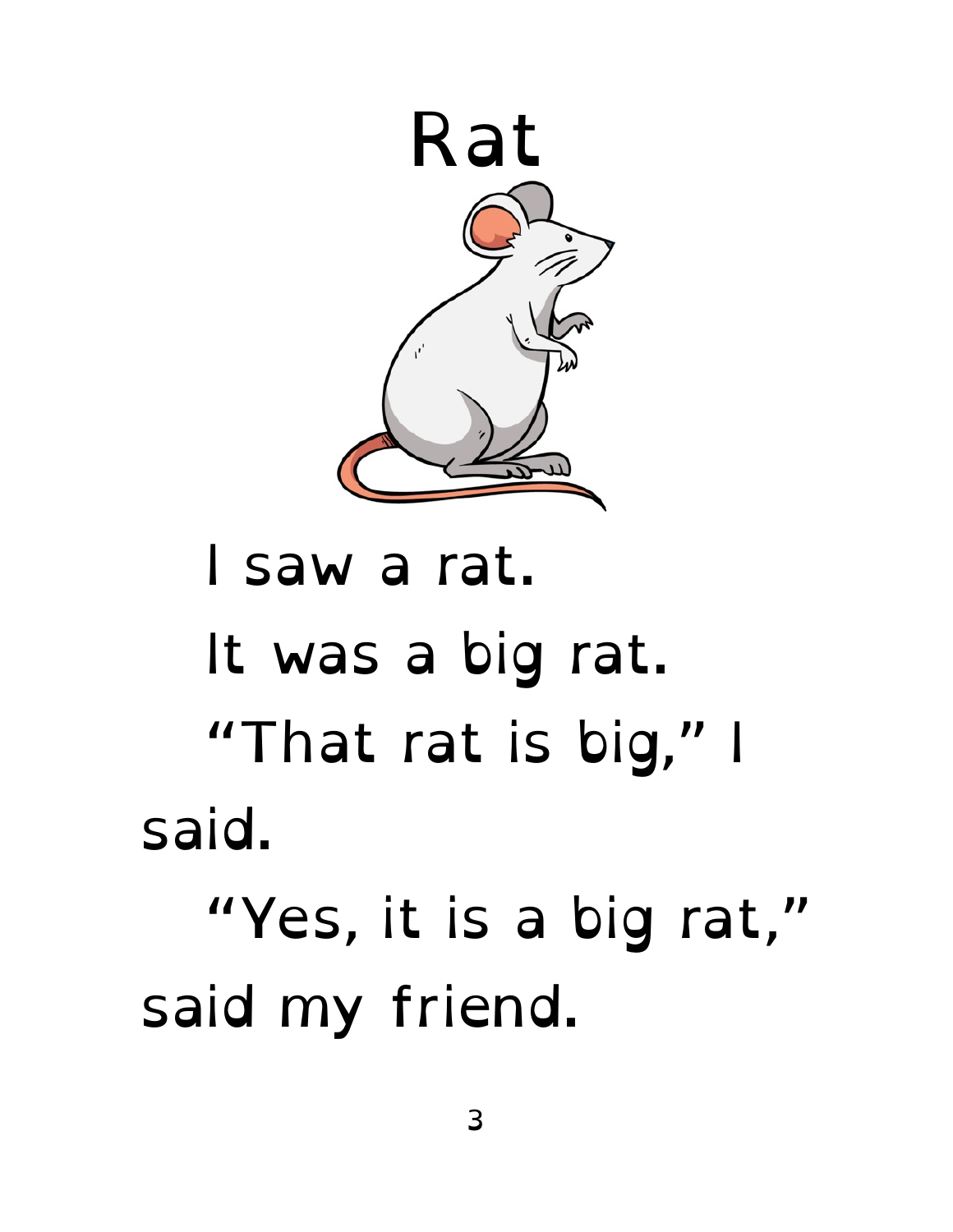

#### I saw an ant. It was a big ant. "That ant is big," I said. "Yes, it is a big ant," said my friend.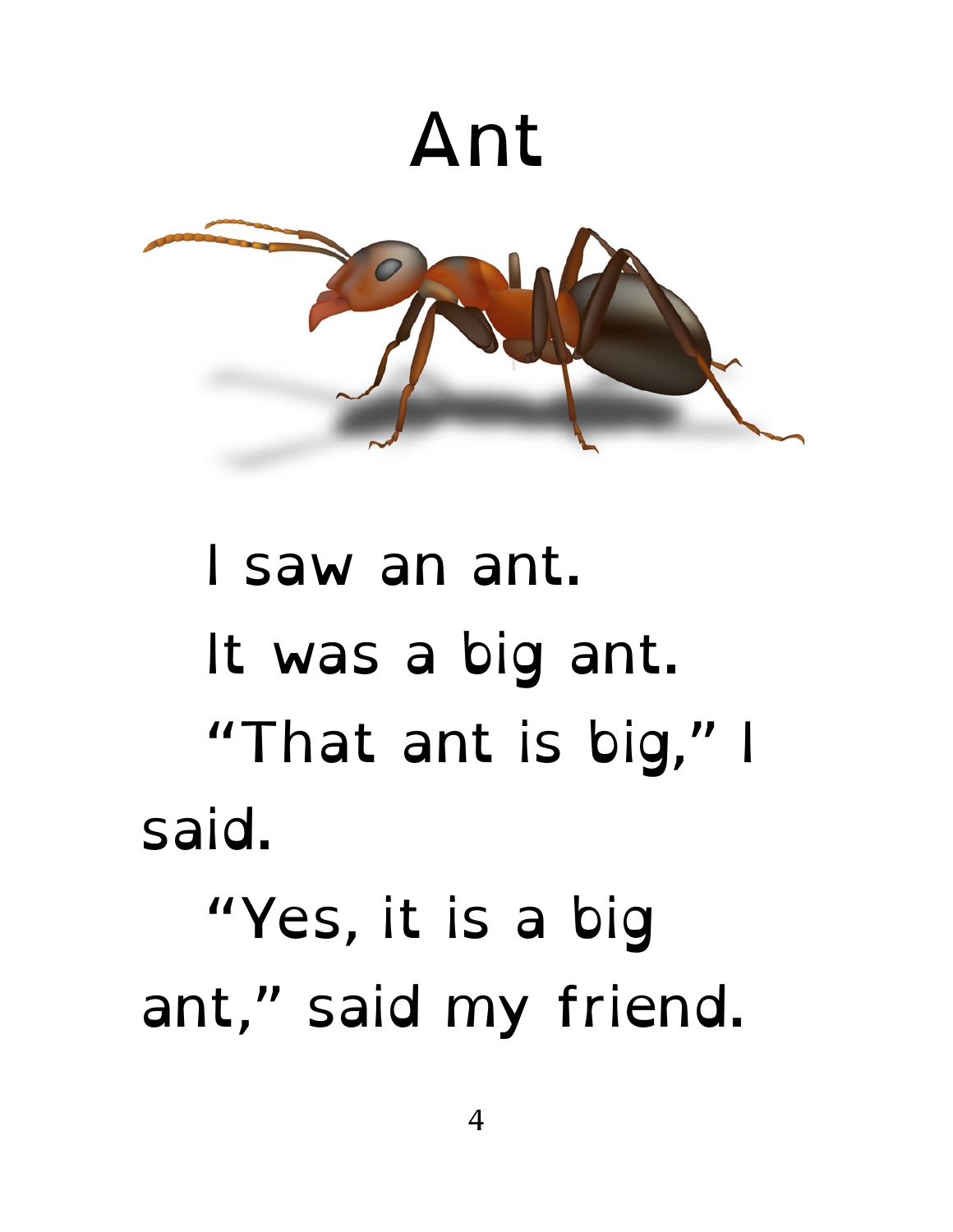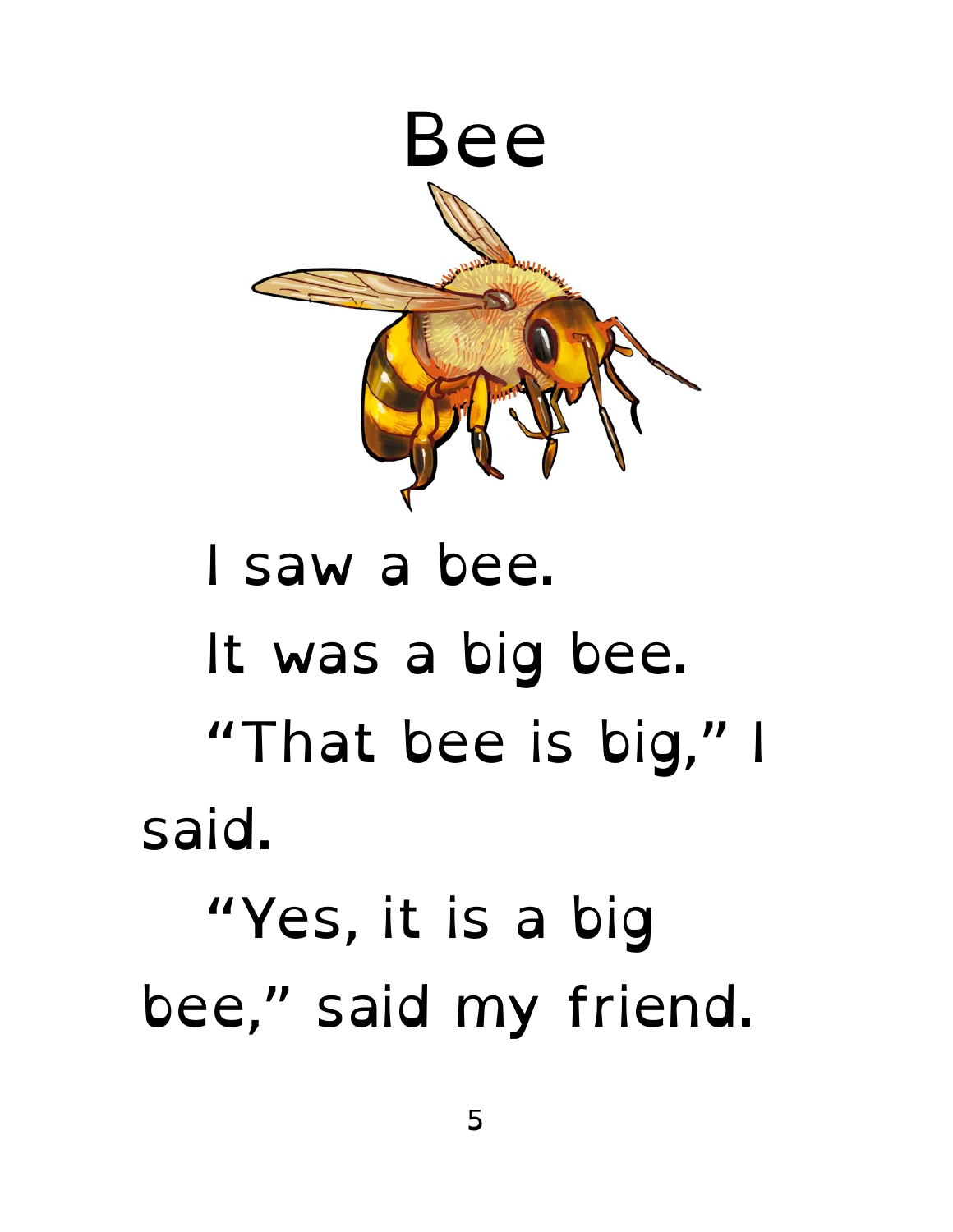

## It was a big hen. "That hen is big," I said. "Yes, it is a big hen," said my friend.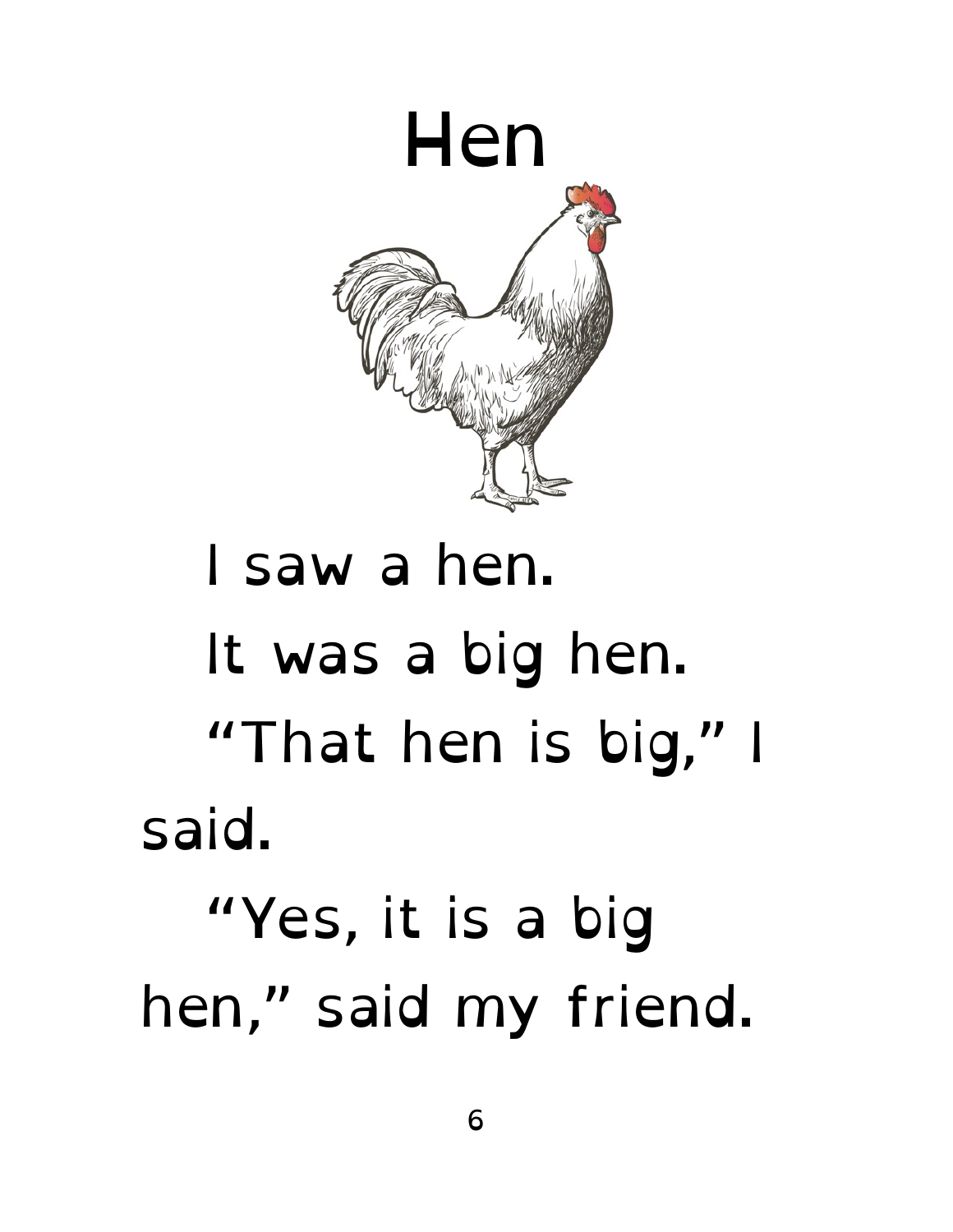

### I saw an elk. It was a big elk. "That elk is big," I said. "Yes, it is a big elk," said my friend.